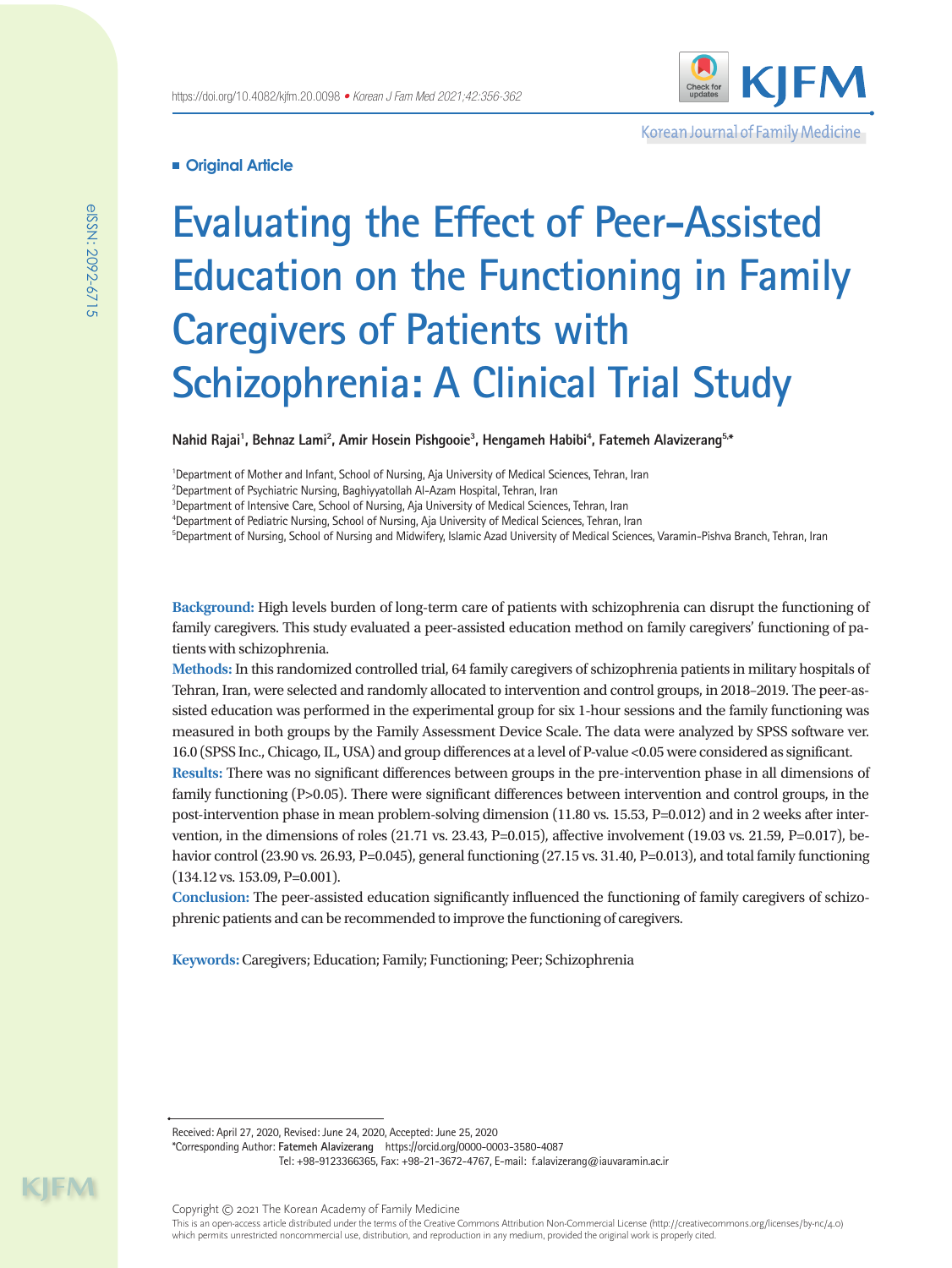# **INTRODUCTION**

Schizophrenia appears to be one of the most important and debilitating mental disorders. Its prevalence in the world is 36.6 per 1,000 people.1) The prevalence of psychotic diseases in Iran has been reported to be 0.89% and the prevalence of schizophrenia is 0.6% (about 450,000 affected people).<sup>2)</sup>

More than 50% of patients with psychosis are living with their family and burden of caring was borne by them, especially those in the early stage period.<sup>3,4)</sup> The extensive cognitive-emotional and motor symptoms in schizophrenic patients cause special needs for their care.<sup>5)</sup> For this reason, the tensions and stresses of family caregivers of schizophrenia patients are more than other psychiatric patients.<sup>6)</sup> The common problems among the families of schizophrenic patients include the lack of information, stigma, family conflicts, and absence of social support, which, of course, have adverse effects on the physical and mental health of the families.<sup>7)</sup> In this context, the results of research on 225 family caregivers of schizophrenic patients revealed that 41.8% of caregivers experienced "moderate to severe" and 27.1% "severe" burden.<sup>8)</sup>

The main complication of burden is to disrupt the personal and social functioning of the patient and family members.<sup>2)</sup> Family functioning involves collaborative methods, approaches, and efforts used by the family to maintain its cohesion.<sup>9)</sup> In fact, the presence of a chronic mental patient in the family has a profound effect on the family system and according to the World Health Organization, schizophrenia is one of the 10 diseases that lead to a lack of function in people.10,11) Schizophrenia also affects the family functioning and leads to a conflict between family members and, thus, exacerbates the disease symptoms.12) Based on McMaster model, family functioning consists of six dimensions, including problem-solving, communication, roles, affective responsiveness, affective involvement, and behavior control.<sup>13)</sup> The schizophrenic patients' families have weaknesses in these dimensions and require to take measures to improve them.<sup>5,11)</sup>

The educational need is the most important care need of the caregivers.14) For example, Nadem Buoeni et al.15) showed a poor level of knowledge of caregivers of schizophrenia patients (10.66±2.66 out of a maximum mean of 20). Numerous studies have shown that teaching to the family caregivers of schizophrenic patients leads to reduce anxiety, depression, and recurrence of symptoms and enhanced functioning of the family and effectiveness of medications.<sup>2,9,16)</sup> Peer-assisted education is a less structured' training methods that emerged in the 1990s. The peer group consists of motivated individuals with similar life situations $17,18)$  who sharing their useful and productive experiences.19) Peer-assisted education develops the people's knowledge, attitude, and skills.<sup>20)</sup> The individuals in the peer groups can better communicate with their peers and encourage them to choose the right healthy behaviors since they share their weaknesses, strengths, and experiences with each other at the lowest cost. The positive impact of this educational method also was confirmed by several studies.<sup>9,16)</sup>

Given the severe shortage of nursing staff in Iranian military hospi-

tals and the limited time to train the families, the peer-assisted education may help to resolve this problem. Also, family caregivers of schizophrenics have more problems in military families due to special living and working conditions.<sup>21)</sup> Therefore, this study aimed to determine the effect of peer-assisted education on the functioning of family caregivers of patients with schizophrenia in military families.

# **METHODS**

The present study was a randomize controlled trial, which was conducted on the family caregivers of schizophrenia patients admitted to psychiatric wards of two selected military hospitals in the city of Tehran in 2018–2019. The sample size was calculated in each group as 29.21 subjects with 95% confidence and type I error (0.05) and based on the mean and standard deviation functioning scores from the study of Navidian et al.<sup>2)</sup> (Cohen's d=1.10, effect-size  $r=0.48$ ) according to the following formula. Thus, considering a 10% probability of sample loss in each group, 32 individuals were considered in each group (64 individuals in total).

$$
n = \frac{(s_1^2 + s_2^2)^2 (z_{1-\frac{\alpha}{2}} + z_{1-\beta})^2}{(\bar{x}_1 - \bar{x}_2)^2}
$$

$$
n = \frac{(8.28^2 + 7.48^2)(17.84)^2}{(44.52 - 35.8)^2} = 29.21
$$

The sampling was carried out, among the family caregivers (parents, children, and spouse) of patients with schizophrenia referred to psychiatric wards of the mentioned hospitals. The researcher screened family caregivers for eligibility base on the inclusion criteria and finally 64 eligible caregivers recruited to the study. The inclusion criteria were as follows: a minimum age of 18 years and a maximum age of 60 years, having literacy to write and read, co-living with a schizophrenic patient, not having a known mental illness, willingness to participate in the study, having a history of hospitalization of the schizophrenic patient, not having hearing and vision impairments, not history of drug use, and not experience of crises such as divorce and the death of the loved ones in the last 6 months. The exclusion criteria also included the caregiver diagnosed with a mental illness during the study period and being absent for more than two sessions of the training sessions.

The family caregivers were divided into two groups of the peer-assisted education group (intervention group) or the control group with method of simple random allocation using lottery. In total, 64 subjects were included in the study, and finally, the data of the 64 subjects were analyzed and no loss occurred in the samples (Figure 1). In this study, group assignment status was blinded to the data analyzers until the conclusion of the study.

Four family caregivers of schizophrenia patients were selected as the training peers who had a good speaking ability, successful experiences of care of schizophrenia patient for at least 2 years and were also eager to train others. During three 1-hour training sessions, the researcher trained the peers on the previously prepared training content. At the end of the third session, the peers were evaluated by a research-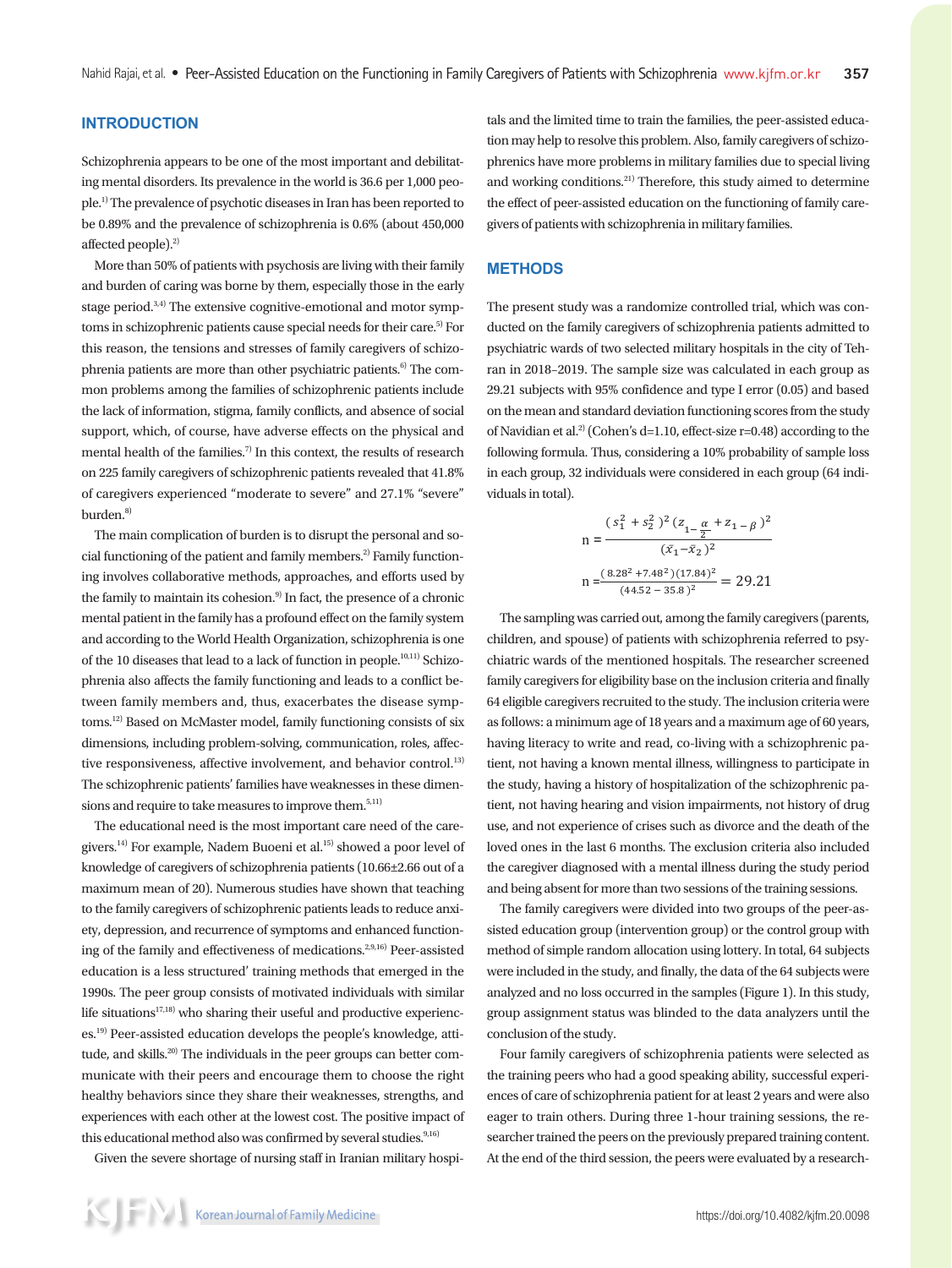

Figure 1. The CONSORT (Consolidated Standards of Reporting Trials) flow diagram of study for family caregivers of intervention and control groups.

#### Table 1. The educational content provided to the intervention group

| <b>Sessions</b> | Educational content                                                                                                                                                                                                                                                                                                                                                                                                                             |
|-----------------|-------------------------------------------------------------------------------------------------------------------------------------------------------------------------------------------------------------------------------------------------------------------------------------------------------------------------------------------------------------------------------------------------------------------------------------------------|
| First session   | Familiarity with the goals of the educational sessions, the role of the family in developing and maintaining the health of family members, introducing<br>caregivers to each other, and sharing the experiences on the disease symptoms and problems.                                                                                                                                                                                           |
| Second session  | Familiarity with schizophrenia, its care measures, the importance of drug treatment and its role in the prevention of the disease recurrence.                                                                                                                                                                                                                                                                                                   |
| Third session   | How to communicate with a psychiatric patient, how to care for and how to deal with the disease symptoms and signs, especially hallucinations,<br>delusions, aggression, and aggressive and invasive behaviors in patients, securing the patient's living environment, preventing aggressive, suicidal<br>situations and, in the case of occurring such events, how to refer them to the relevant health centers and other supportive settings. |
| Fourth session  | Familiarity with the concept of stigma, training of methods of de-stigmatization, changing negative attitudes, beliefs, and thoughts of caregivers, and<br>strategies and solutions to reduce the caregivers' psychological burden.                                                                                                                                                                                                             |
| Fifth session   | Familiarity with non-pharmacological treatments such as exercise, proper relaxation method, its nature and importance in reducing anxiety, music<br>therapy, and a variety of traditional medicine therapies, teaching spiritual health promotion, how to fill the patient's leisure time, expressing problems<br>and feelings of the caregivers concerning the mentally ill patient.                                                           |
| Sixth session   | Training of enhancing adaptive and communication skills and crisis management, teaching problem-solving skills and decision-making skills, teaching<br>methods for controlling the patient's behavior and life skills training, training effective methods to deal with negative emotions such as quilt, anger,<br>despair, and disappointment.                                                                                                 |

er-made checklist and the person who got the whole checklist score was selected as the training peer person.

In order to achieve a comprehensive educational content, the content was provided under the supervision of a psychiatrist, a clinical psychologist, and the researcher (psychiatric nurse) to enhance the family functioning of the family caregivers of schizophrenic patients. It was then approved by three faculty members of the Army University of Medical Sciences. Content of the training sessions are shown in Table 1.

In the experimental group, training sessions were organized in the hospital in coordination with the educational supervisor of hospital. The training sessions lasted for 3 weeks and two sessions per week (six 1-hour sessions in total). The samples were divided into two groups of 16 and the classes were held separately to better control the class conditions. The researcher taught the prepared content for 30 minutes in each session. The teaching method was giving a lecture using Power-Point (Microsoft Corp., Redmond, WA, USA). The peer individual was then asked to express his experiences in the area of educational matters for 15 minutes. The last 15 minutes were also devoted to asking and answering questions from the participants and outlining their views to resolve the relevant problems.

The designed questionnaires were filled out by the samples before

the beginning of the training sessions, at the end of the last session, and 2 weeks after the sessions to collect the data. No specific intervention was made in the control group and the control group data were also collected in three stages simultaneously with the intervention group. The control group was also provided with an educational content pamphlet at the end of the study to observe ethical aspects. Some gifts were presented to both intervention and control groups at the end of the training sessions.

Data collection tools included two questionnaires of demographic characteristics (included age, gender, marital status, education, frequency of hospitalization, and length of stay) and Family Assessment Device (FAD) questionnaire. The FAD questionnaire was developed by Epstein et al.<sup>13)</sup> in 1983. This tool was designed to assess family functioning, named as the McMaster Model of Family Functioning. The family measurement method in this model is problem-oriented. It has 60 questions and seven dimensions; it measures six family dimensions and one dimension of general family functioning as follows: problem solving (the family's ability to solve problems as well as the steps to do so), communication (effective, extensive, clear, and direct exchange of information in the family and refers to the efficiency of the family's approach to distribute and perform tasks), roles (tasks include affairs regarding providing resources "food, clothing, housing", nurturing and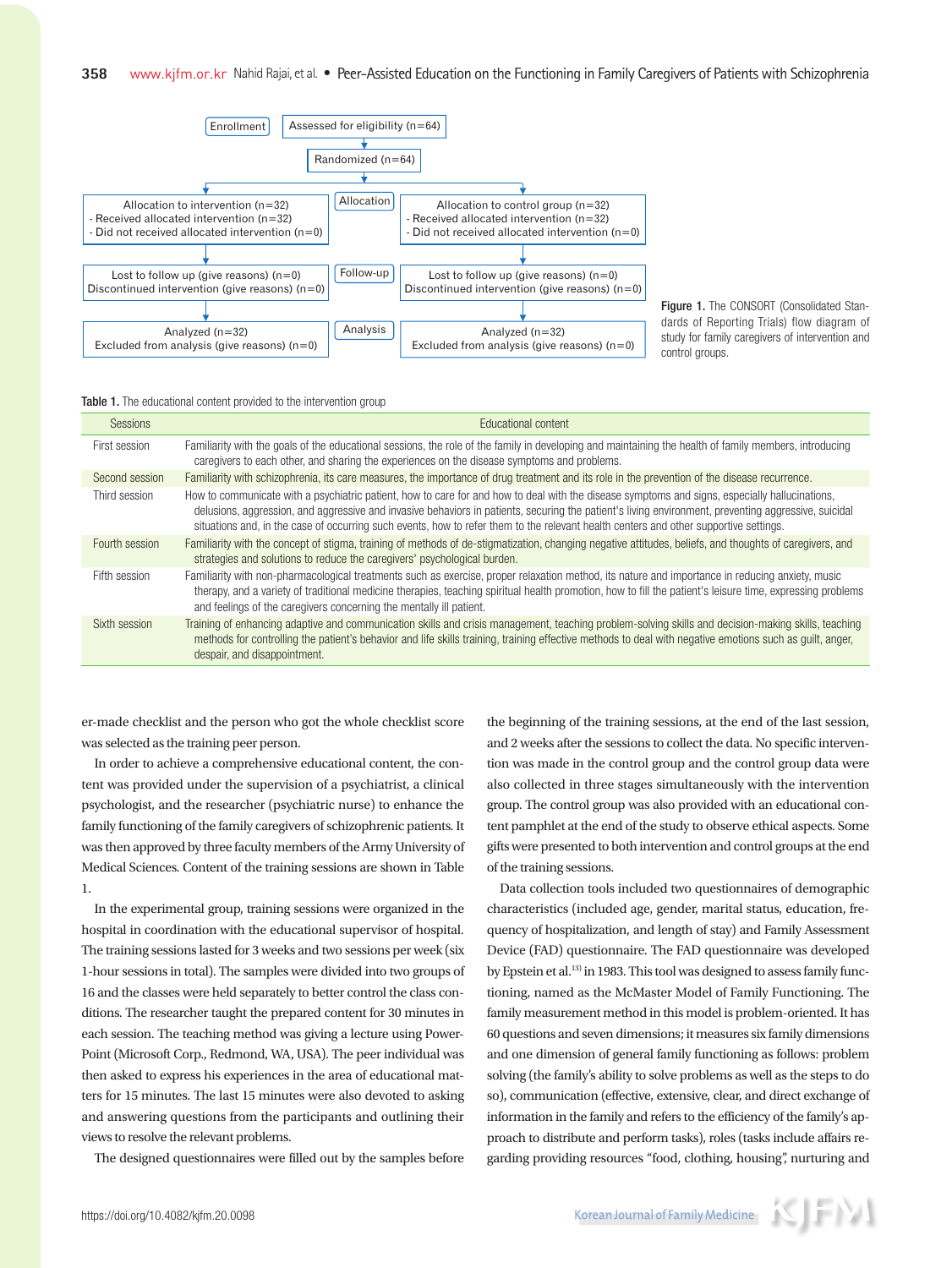supporting, developing life skills and maintaining and managing a family system "e.g., housekeeping, life affairs, bills, health issues, and decision-making power"), affective responsiveness (the family members' solutions to show an appropriate emotional response, whether positive emotions "pleasure, love, attention, kindness, affection" or negative emotions "sadness, depression, anger, and fear"), affective involvement (the quality of interest, attention, and investment of family members concerning each other), and behavior control (behavioral standards and freedoms). Each question relates to one of these dimensions and describes the healthy and unhealthy functioning of the family. The subject can choose one of the following options for each question: strongly agree (score of 1), agree (score of 2), disagree (score of 3), and strongly disagree (score of 4). Therefore, the score of each scale is between 1 (healthy) and 4 (unhealthy). The questions that are the content of an unhealthy functioning description will be given a reverse score. In this instrument, a high score indicates the family ineffectiveness and a low score indicates family efficiency. If 40% of items of a scale are not completed, the scale score will not be calculated.13)

In a study, Yoosefi<sup>22)</sup> mentioned the internal reliability (Cronbach's  $\alpha$ ) of each of the FAD dimensions as follows: problem solving (0.86), communication (0.87), roles (0.87), affective responsiveness (0.81), affective involvement (0.89), behavior control (0.87), and general functioning (0.82). This questionnaire has good validity with the power to distinguish clinical and non-clinical family members.<sup>22)</sup>

In line with ethical considerations, this research was approved by the Ethics Committee of Army University of Medical Sciences under code IR.AJAUMS.REC.1397.049 and registered in the Iranian Clinical Trials (IRCT) System under the code IRCT 2018122180420040N1. The data were collected after explaining the study to the samples and obtaining written informed consent from them. The researcher made herself obliged to adhere to the ethical issues in the Declaration of Helsinki. The participants were assured that participating in the study is voluntary and they can be excluded from the study at any stage of the research as they wish. Besides, the necessary permits were issued by the hospital authorities to carry out the research.

The SPSS software ver.16 (SPSS Inc., Chicago, IL, USA) was used for data analysis. The P-value of less than 0.05 was considered statistically significant. The independent T-test, Fisher's exact test, and chi-square test were used to compare the individual characteristics of groups. Following examining the data related to the FAD questionnaire, the functioning score was normally distributed. Therefore, the repeated measures analysis of variance (RM-ANOVA) was used to evaluate the effect of the intervention on the families' functioning, in three stages of study.

## **RESULTS**

In this study, the mean age and standard deviation of the studied subjects were 41.84±10.14 years; most of them were female (57.8%), married (75%), often had an academic education (37.5%), the mean number of hospitalizations of the schizophrenic patients was 4.96±3.10 days, and the mean score of total family functioning of caregivers were 163.91±13.61.

According to the data, there was no significant difference concerning the demographic information between the intervention and control groups (P>0.05) (Table 2). In addition, the groups were comparable in terms of dimensions and the total family functioning score in the pre-intervention phase (P>0.05). In the post-intervention phase, the problems-solving subscale score was significantly lower in the intervention group  $(11.80\pm2.13)$  than in the control group  $(15.53\pm2.87)$ (P=0.012). In the 2 weeks after intervention phase, a significant difference was found between the mean score of intervention and control groups in terms of dimensions of role (21.71 versus 23.43, P=0.015), affective involvement (19.03 versus 21.59, P=0.017), behavior control (23.90 versus 26.93, P=0.045), general functioning (27.15 versus 31.40, P=0.013), and total family functioning (134.12 versus 153.09, P=0.001), so that the intervention group score was lower than the control group (Table 3).

The RM-ANOVA test showed a significant difference between the two groups in terms of the all dimensions of family functioning and total family functioning score during the three study stages (P<0.05) (Table 3). In addition, the RM-ANOVA test showed that the time factor was effective in decreasing the score of the dimensions of affective responsiveness (F=21.539, P=0.0001), general functioning (F=39.622, P=0.0001), and total family functioning (F=13.906, P=0.0001) in the intervention group (P<0.05) (Table 3).

Figure 2 also shows the downward trend of total family functioning in the intervention group compared to the control group over time (during the three study phases).

### **DISCUSSION**

The results show, the two groups were comparable in terms of individual characteristics and in terms of dimensions and the total family

#### Table 2. Demographic variables of family caregivers

|                                     | Group                    |                     |         |  |
|-------------------------------------|--------------------------|---------------------|---------|--|
| Characteristic                      | Intervention<br>$(N=32)$ | Control<br>$(N=32)$ | P-value |  |
| Gender                              |                          |                     | 1       |  |
| Male                                | 14 (43.8)                | 13 (59.4)           |         |  |
| Female                              | 18 (56.2)                | 19 (59.4)           |         |  |
| Marital status                      |                          |                     | 1       |  |
| Single                              | 8(25.0)                  | 8(25.0)             |         |  |
| Married                             | 24(75.0)                 | 24 (75.0)           |         |  |
| Level of education                  |                          |                     | 0.36    |  |
| Under diploma                       | 9(28.1)                  | 11(34.4)            |         |  |
| High school                         | 10(31.3)                 | 10(31.3)            |         |  |
| University                          | 13(40.6)                 | 11(34.4)            |         |  |
| Age $(y)$                           | $41.34 \pm 1.80$         | $42.34 + 9.96$      | 0.71    |  |
| No. of hospitalizations of patients | $4.77 + 2.82$            | $5.15 \pm 3.38$     | 0.62    |  |

Values are presented as number (%) or mean±standard deviation, unless otherwise stated.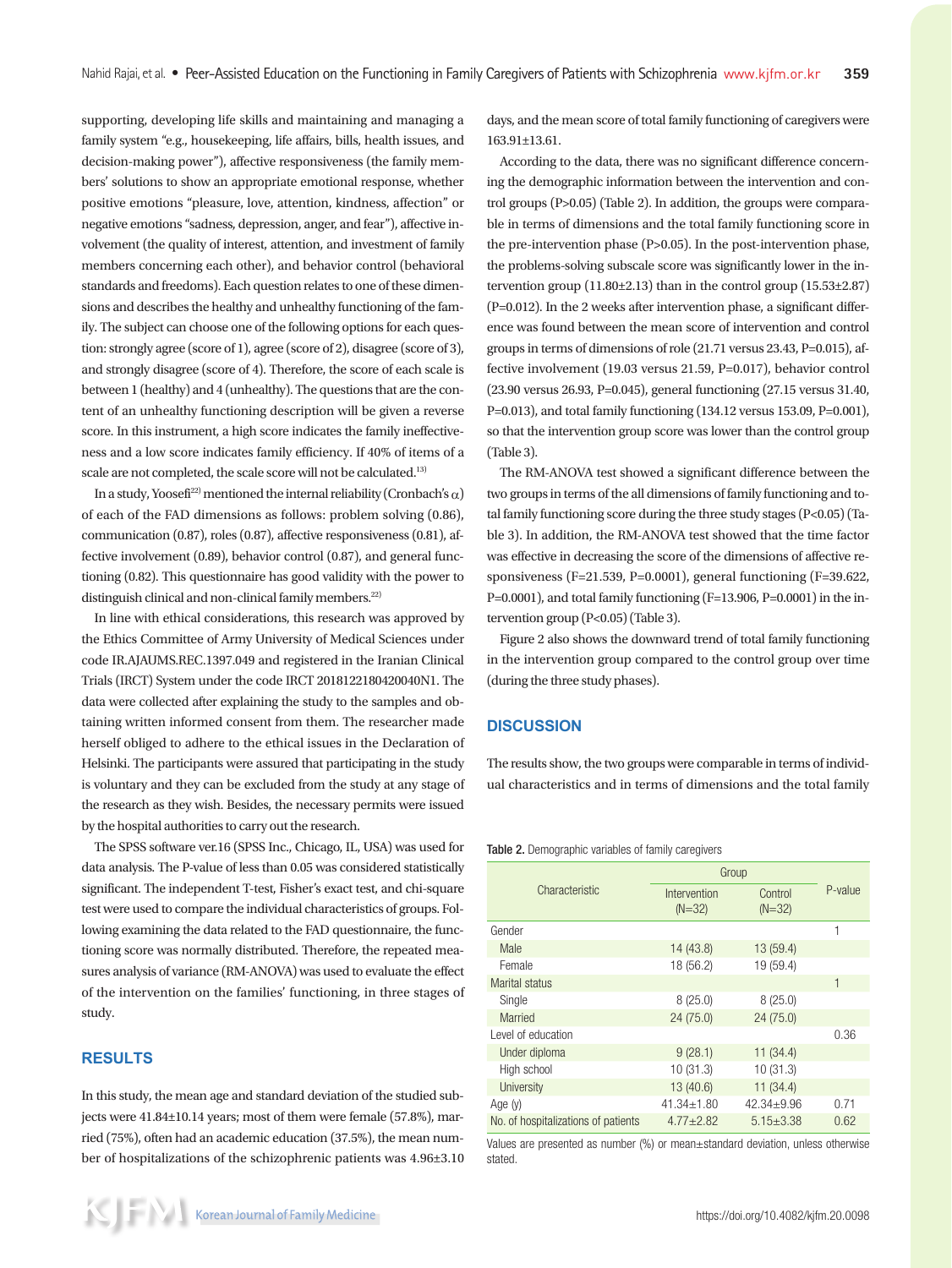|                              | Time             |                    |                               | <b>RM ANOVA</b> |         |                         |         |
|------------------------------|------------------|--------------------|-------------------------------|-----------------|---------|-------------------------|---------|
| Dimensions of<br>functioning | Pre-intervention | Post-intervention  | 2 Weeks after<br>intervention | Time*           |         | Group×time <sup>+</sup> |         |
|                              |                  |                    |                               | F               | P-value | F                       | P-value |
| Problem solving              |                  |                    |                               |                 |         | 34.127                  | 0.0001  |
| Intervention                 | $17.00 \pm 2.30$ | $11.80 \pm 2.13$   | $11.95 \pm 2.49$              | 22.01           | 0.0001  |                         |         |
| Control                      | $14.36 \pm 2.04$ | $15.53 \pm 2.87$   | $14.31 \pm 1.71$              | 50.99           | 0.001   |                         |         |
| T-test                       |                  |                    |                               |                 |         |                         |         |
| T-value                      | 4.846            | $-5.88$            | $-4.39$                       |                 |         |                         |         |
| P-value                      | 0.474            | 0.012              | 0.716                         |                 |         |                         |         |
| Communication                |                  |                    |                               |                 |         | 9.554                   | 0.0001  |
| Intervention                 | $18.01 \pm 2.18$ | $15.97 \pm 2.45$   | 15.49±2.96                    | 3.024           | 0.05    |                         |         |
| Control                      | $16.01 \pm 1.56$ | $17.28 + 2.17$     | $16.50 \pm 1.86$              | 7.72            | 0.001   |                         |         |
| T-test                       |                  |                    |                               |                 |         |                         |         |
| T-value                      | 4.217            | $-2.243$           | $-1.62$                       |                 |         |                         |         |
| P-value                      | 0.162            | 0.385              | 0.168                         |                 |         |                         |         |
| Roles                        |                  |                    |                               |                 |         | 8.202                   | 0.001   |
| Intervention                 | $25.08 \pm 2.08$ | $21.34 \pm 1.95$   | $21.71 \pm 3.42$              | 22.400          | 0.0001  |                         |         |
| Control                      | $23.86 \pm 1.83$ | $22.59 \pm 1.75$   | $23.43 \pm 1.98$              | 18.79           | 0.0001  |                         |         |
| T-test                       |                  |                    |                               |                 |         |                         |         |
| T-value                      | 2.488            | $-2.685$           | $-2.46$                       |                 |         |                         |         |
| P-value                      | 0.732            | 0.573              | 0.015                         |                 |         |                         |         |
| Affective responsiveness     |                  |                    |                               |                 |         | 30.307                  | 0.0001  |
| Intervention                 | $20.98 \pm 1.53$ | $16.71 \pm 2.61$   | $15.67 \pm 2.66$              | 21.539          | 0.0001  |                         |         |
| Control                      | 18.68±1.73       | $19.53 \pm 2.85$   | 18.90±2.17                    | 47.97           | 0.0001  |                         |         |
| T-test                       |                  |                    |                               |                 |         |                         |         |
| T-value                      | 5.626            | $-4.110$           | $-5.30$                       |                 |         |                         |         |
| P-value                      | 0.375            | 0.738              | 0.260                         |                 |         |                         |         |
| Affective involvement        |                  |                    |                               |                 |         | 7.208                   | 0.001   |
| Intervention                 | $22.72 \pm 2.44$ | $20.28 \pm 2.81$   | $19.03 \pm 3.22$              | 12.988          | 0.0001  |                         |         |
| Control                      | 22.00±1.98       | $20.93 \pm 2.48$   | $21.59 \pm 1.98$              | 13.29           | 0.0001  |                         |         |
| T-test                       |                  |                    |                               |                 |         |                         |         |
| T-value                      | 1.302            | $-0.987$           | $-3.82$                       |                 |         |                         |         |
| P-value                      | 0.348            | 0.655              | 0.017                         |                 |         |                         |         |
| Behavior control             |                  |                    |                               |                 |         | 28.441                  | 0.0001  |
| Intervention                 | 29.10±3.21       | $22.50 \pm 2.93$   | $23.90 \pm 3.58$              | 16.991          | 0.0001  |                         |         |
| Control                      | 26.19±2.27       | 27.06±3.97         | $26.93 \pm 2.67$              | 39.00           | 0.0001  |                         |         |
| T-test                       |                  |                    |                               |                 |         |                         |         |
| T-value                      | 4.173            | $-5.217$           | $-4.86$                       |                 |         |                         |         |
| P-value                      | 0.197            | 0.170              | 0.045                         |                 |         |                         |         |
| General functioning          |                  |                    |                               |                 |         | 16.791                  | 0.0001  |
| Intervention                 | 38.76±3.56       | 28.88±4.68         | $27.15 \pm 5.15$              | 39.622          | 0.0001  |                         |         |
| Control                      | $35.02 \pm 7.17$ | $34.53 + 4.64$     | 31.40±3.94                    | 61.62           | 0.0001  |                         |         |
| T-test                       |                  |                    |                               |                 |         |                         |         |
| T-value                      | 2.640            | $-4.842$           | $-3.70$                       |                 |         |                         |         |
| P-value                      | 0.363            | 0.741              | 0.013                         |                 |         |                         |         |
| Total family functioning     |                  |                    |                               |                 |         | 33.680                  | 0.0001  |
| Intervention                 | 171.68±10.13     | $137.51 \pm 14.08$ | 134.12±19.37                  | 13.906          | 0.0001  |                         |         |
| Control                      | 156.15±12.23     | 157.46±16.47       | 153.09±9.90                   | 57.26           | 0.0001  |                         |         |
| T-test                       |                  |                    |                               |                 |         |                         |         |
| T-value                      | 5.53             | $-5.20$            | $-4.93$                       |                 |         |                         |         |
| P-value                      | 0.441            | 0.810              | 0.001                         |                 |         |                         |         |

Table 3. Mean score of within and between group of dimensions of functioning in intervention and control group at three stages of study

Values are presented as mean±standard deviation, unless otherwise stated.

\*Time effect on variables. <sup>†</sup>The interactive effect of time and group on variables.

functioning score. This increases the reliability of the findings. In this study, mean score of total family functioning of all caregivers was equal to 163.91±13.61 that indicate family dysfunction. In line with this finding, Foruzandeh et al. $^{23)}$  demonstrated that functioning in families with schizophrenia patient is more impaired than in the case of mood disorders in all dimensions, especially in the roles, affective involve-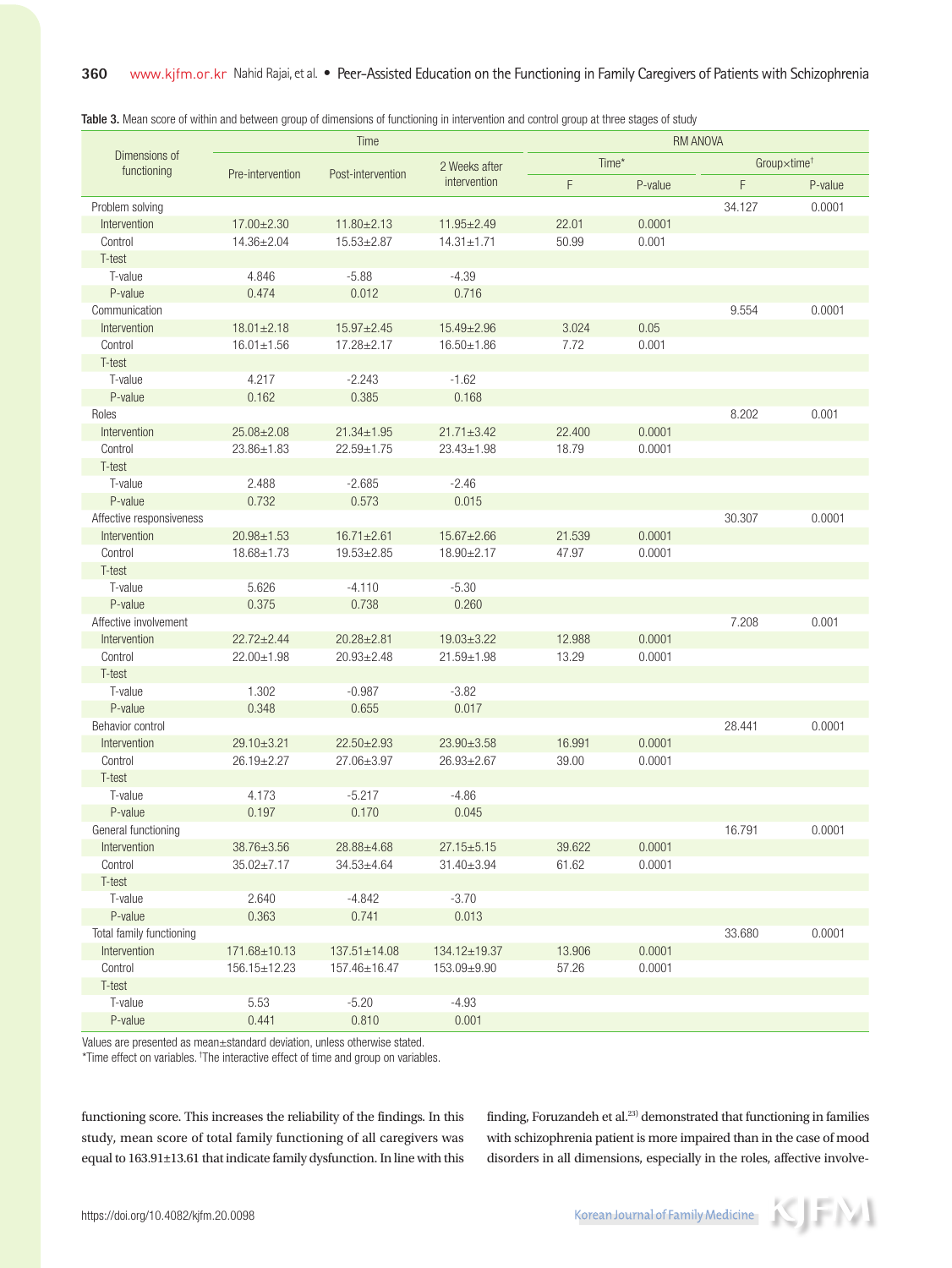

Figure 2. The comparison of total family functioning score of the two groups of intervention (peer-assisted education) and control, in three stages (pre-intervention, post-intervention, 2 weeks after intervention) of the study, based on repeated measures analysis of variance test result.

ment, and general functioning dimensions. Studies were showed that family caregivers of schizophrenia patients suffer from family dysfunction due to stigma,<sup>24)</sup> social isolation that increased psychological burden, not knowing the nature of the disease, economic and social problems, and consequently significant harm to family adjustment and functioning.25,26)

Other findings of this study revealed in the post-intervention phase, problem-solving dimension was better in the intervention group than the control group. Also, 2 weeks after intervention, the mean score of total functioning, roles, affective involvement, behavior control, and general functioning dimensions in the intervention group were better than the control group (P<0.05). Indeed, with the time passes, practicing and engaging more with what was taught, will enhance learning and change the behavior.<sup>27)</sup> In this regard Chien et al.,<sup>28)</sup> in a study in 2018, showed that the 9-month peer-led family support group program for 101 Chinese families of people with recent-onset psychosis in Hong Kong can significantly improve the family functioning and perceived burden, in addition to improving the patients' mental state, readmission rates and functioning during 48 months of follow-up. Chien and Thompson<sup>29)</sup> in other study reported that 2-hour group sessions (n=14) of peer support group intervention compared to psycho-education group and standard psychiatric care improved family functioning of people with schizophrenia (P<0.005, P<0.001) and reduced readmission their patients (P<0.01). Studies that measure the impact of peer intervention on all dimensions of family functioning of schizophrenia patient not found. However, Oksuz et al.<sup>30)</sup> examined the effect of psychoeducation on the expressed emotion and family functioning of the first-episode schizophrenia. Finally, significant differences were reported in the scores of all dimensions of family functioning in the experimental group compared to the control group.<sup>30)</sup> Also in study of Azizi Fahliani et al.<sup>31)</sup> entitled as "The effect of social work intervention on family function in schizophrenia patients", found a significant difference in all dimensions of family functioning in the two groups and

suggested that education about the disease and adaptation skills is needed for family competence and abilities.

According to recently studies, peer-assisted education is likely to increase caregiver functioning by enhancing the knowledge, skills, providing better control of relationships between family members, and creating social support for disease management results. In addition, same feeling and shared belief among family caregivers and peer person induces a strong sense of coherence and effectiveness of social learning.<sup>18)</sup>

Peer-assisted education is a supportive, flexible and interactive mode18) and can be considered as a community-based intervention in populations with limited resources, staff shortages and lack of access to professional-led group intervention for patient caregivers.<sup>28)</sup> The results of this study can be added to previous evidence on the effects of the peer-assisted education method. It is suggested to pay more attention to the families of these patients and use the results of this study to educate the family caregivers of schizophrenia patients and other psychiatric patients.

One of the limitations of the present study was the limited time of the researcher to carry out the project, which resulted in the short training course. Also, the individual differences and the psychological state of the studied subjects while answering the questions that could influence how they answer the questions were the issues that could not be controlled by the researcher.

# **CONFLICT OF INTEREST**

No potential conflict of interest relevant to this article was reported.

# **FUNDING**

The research was funded by Army (Aja) University of Medical Sciences.

# **ACKNOWLEDGMENTS**

This study was supported by the Army (Aja) University of Medical Sciences. We would like to thank the clinical psychologist, Zohreh Manoochehri for providing scientific advice on the caregivers' training, and all the people who participated in the study.

## **ORCID**

Nahid Rajai: https://orcid.org/0000-0002-5671-6855 Behnaz Lami: https://orcid.org/0000-0003-3604-2416 Amir Hosein Pishgooie: https://orcid.org/0000-0001-8042-2657 Hengameh Habibi: https://orcid.org/0000-0003-3811-8402 Fatemeh Alavizerang: https://orcid.org/0000-0003-3580-4087